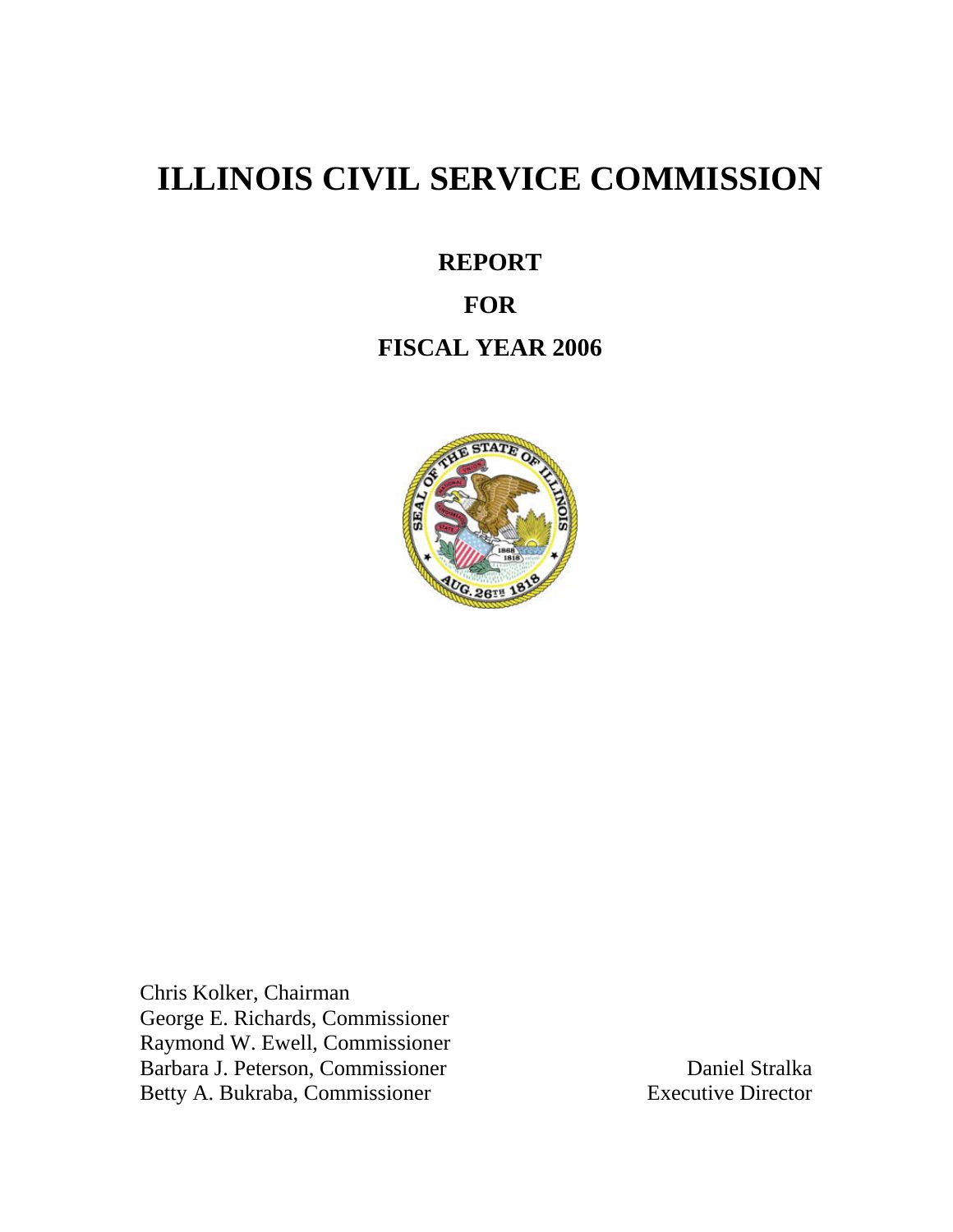

**Daniel Stralka EXECUTIVE DIRECTOR**

**State of Illinois CIVIL SERVICE COMMISSION 425 ½ South Fourth Street Springfield, Illinois 62701** 

> **PHONE (217) 782-7373 FAX (217) 524-3706 TTY (888) 261-2819 www.icsc.il.gov**

**Chris Kolker CHAIRMAN**

**COMMISSIONERS George E. Richards Raymond W. Ewell Barbara J. Peterson Betty Bukraba**

Governor Rod R. Blagojevich State of Illinois Springfield, Illinois 62706

Dear Governor Blagojevich:

We submit this report to you, to the members of the General Assembly, and to the citizens of Illinois. It is the Commission's  $94<sup>th</sup>$  Annual Report and covers the period of July 1, 2005 through June 30, 2006. In this report we have set forth both our responsibilities and accomplishments.

We appreciate the support and encouragement you have given us as we endeavor to carry out the requirements of the Illinois Personnel Code with the goal of providing the citizens of Illinois with a system of personnel administration based on merit principles and scientific method.

Respectfully submitted,

Chris Kolker, Chairman

chards, Commissioner

Raymond W. Ewell, Commissioner

ıkraba, Commissi

eterson, Commissioner /Barbara J. P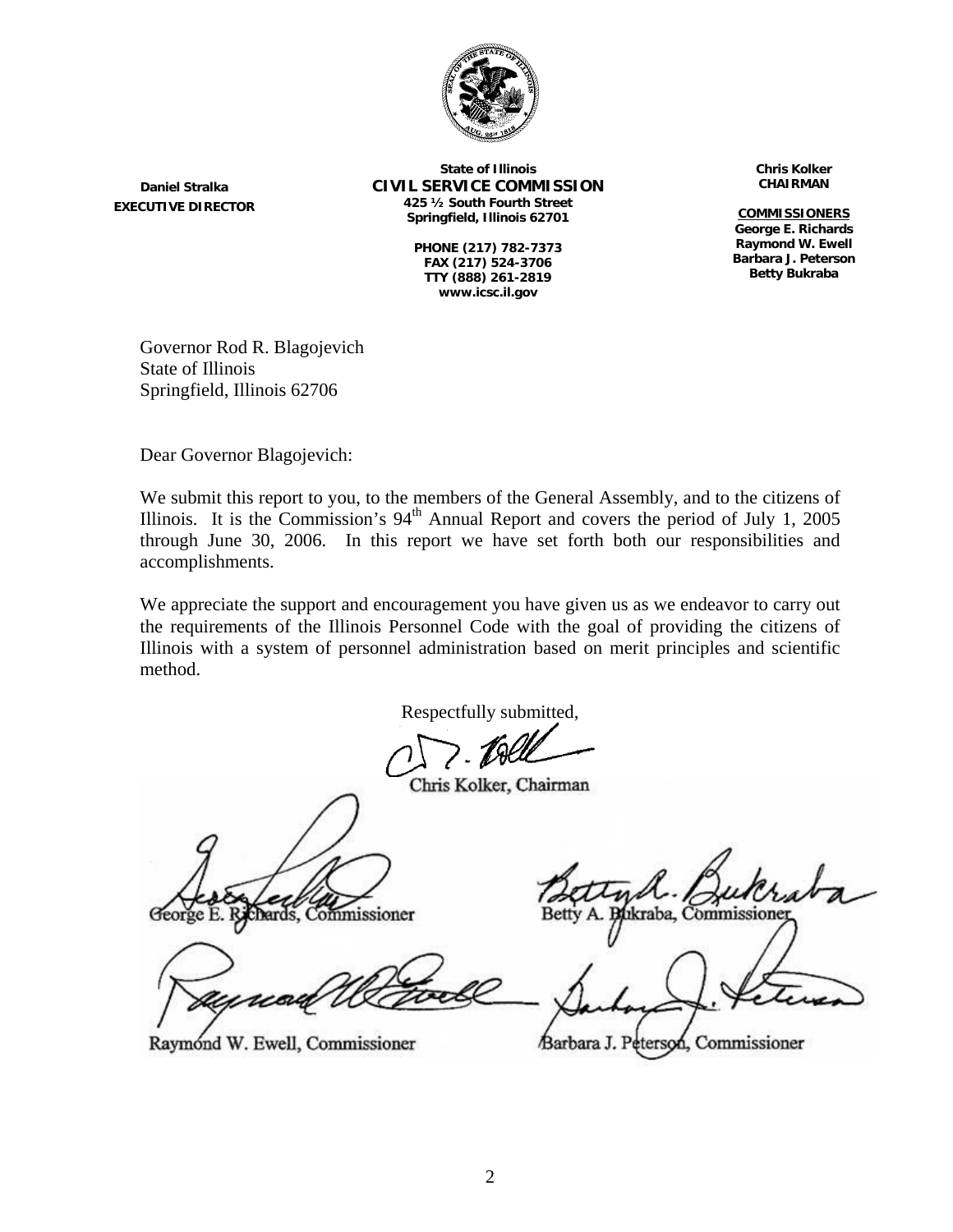# **TABLE OF CONTENTS**

#### Page Number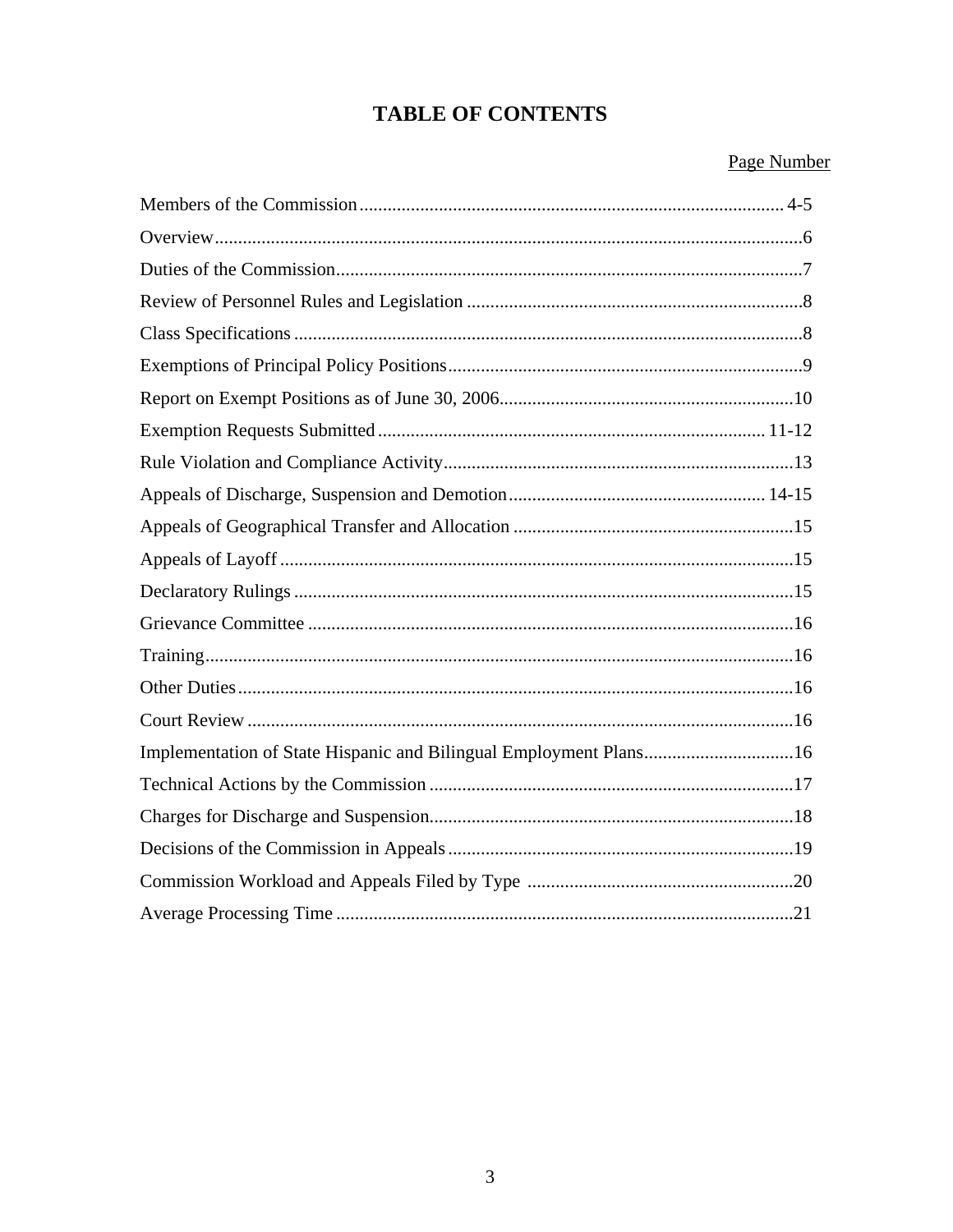#### **MEMBERS OF THE COMMISSION**

The members of the Civil Service Commission are appointed for a period of six years.

| Name                                  | <b>Term Expires</b> |
|---------------------------------------|---------------------|
| Chris Kolker, Chairman                | March 1, 2011       |
| George E. Richards, DVM, Commissioner | March 1, 2007       |
| Raymond W. Ewell, Commissioner        | March 1, 2011       |
| Barbara J. Peterson, Commissioner     | March 1, 2011       |
| Betty A. Bukraba, Commissioner        | March 1, 2009       |

#### **Chris Kolker**

Chris Kolker, appointed as Chairman in March of 2004, graduated from Arizona State University in 1989 with a B.A. in political science. From 1990 to 1995 he worked as a legislative and political aide for Illinois House Speaker Michael J. Madigan. During those years, he also worked with legislators, as well as state and local officials, on a wide variety of governmental issues. In 1995 Chris entered law school at Southern Illinois University and graduated magna cum laude in 1998. He has worked in labor and personnel law since law school for both employers and employees. Originally from East St. Louis, Chris currently resides in the Belleville area.

#### **George E. Richards, DVM**

Dr. Richards received his Bachelor and Doctorate degrees from the University of Illinois, College of Veterinary Medicine. He practices Small Animal Medicine and Surgery in Danville. He serves on the Danville Area Community College Foundation; Director and Past President of Vermillion Advantage Economic Development Corporation; and Advisory Board member of Old National Bank-Northwest Region. He is Chairperson and Treasurer of the Illinois Veterinary Medical Political Action Committee and serves on the Illinois State Veterinary Medical Association Board of Directors as Delegate to the American Veterinary Medical Association (AVMA) and as Vice-Chair of the AVMA Political Action Committee Policy Board. He is involved in numerous community activities in Danville.

#### **Betty A. Bukraba**

Betty Bukraba was appointed a Commissioner effective October 6, 2003. She retired from the office of the Clerk of the Circuit Court of Cook County, having served as the Director of Personnel Services for 14 years. As Director, she had responsibilities for all aspects of employee relations in the 2,300 employee agency from applicant testing to retirement planning. While serving in this capacity, she was a recipient of the Cook County Distinguished Public Service award in 1999. She is the widow of a Chicago firefighter and raised their two children while operating a small business. Betty remains active in numerous neighborhood and civic organizations and causes.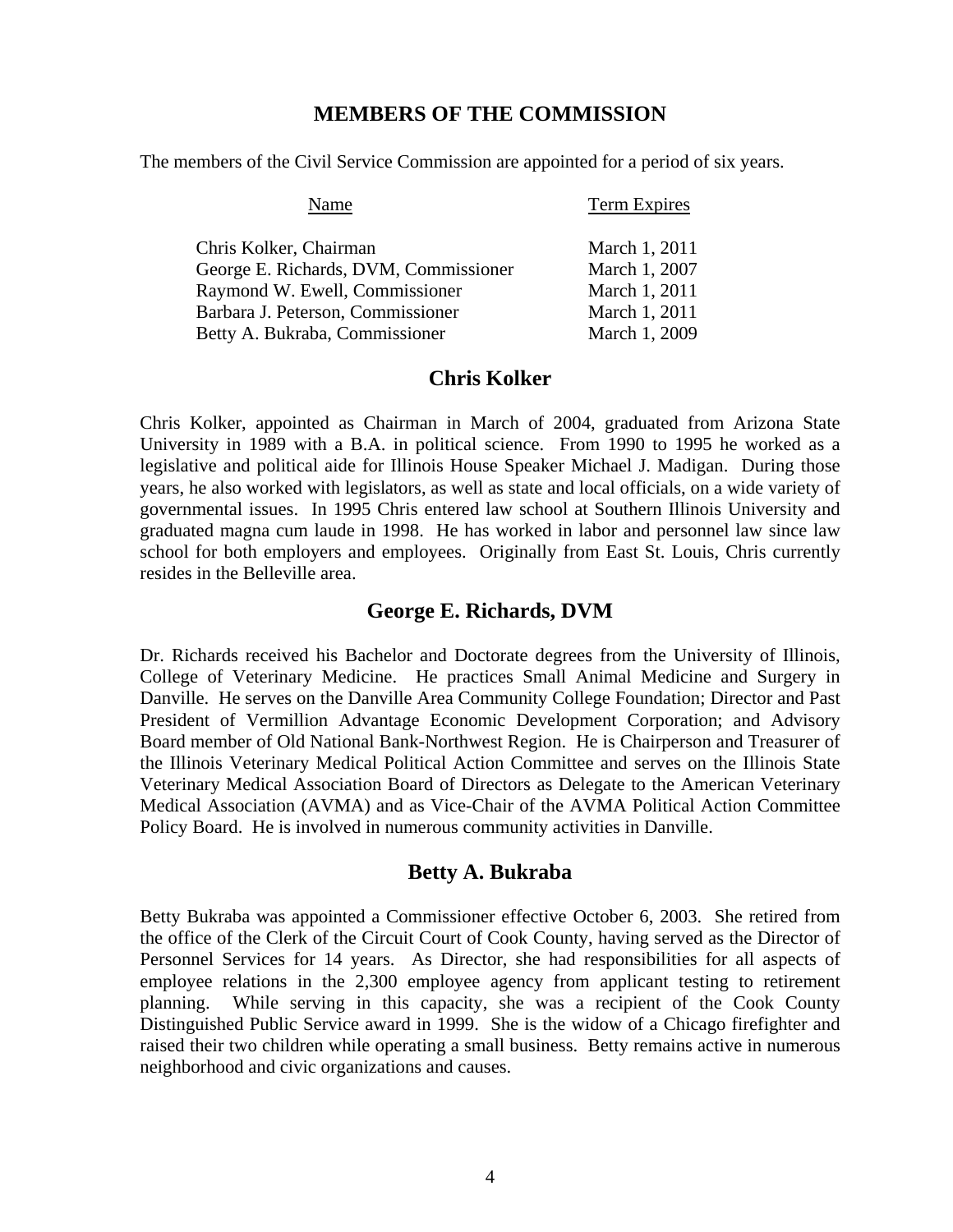#### **Raymond W. Ewell**

Raymond W. Ewell was born on December 29, 1928 in Chicago, Illinois. He earned a Bachelor of Arts degree at the University of Illinois (1949), a Master's degree from the University of Illinois (1951), and a Juris Doctor degree from the University of Chicago (1954). He was a State Representative in the Illinois General Assembly for eight terms from 1967 to 1983, where he served as chairman of the Higher Education Committee, the Illinois Legislative Black Caucus, and the National Society of State Legislators (1969). He served in the United States Army from 1954 to 1955.

In addition to being an attorney at law for 50 years, Mr. Ewell has been a teacher in the Chicago public schools, a gas station operator, a partner in a brokerage firm, bond counsel for the Cook County Board of Commissioners (1992), and a lobbyist for the City of Chicago, the Chicago Teacher's Pension Fund, the Illinois Trial Lawyers Association, and Cook County. While in the legislature he served as minority spokesman on the Elections, Agriculture, Conservation, Registration and Regulation, and Executive Committees. He also served on the committees for County and Township, Higher Education, Primary and Secondary Education, Judiciary, Public Utilities, Human Resources, and Motor Vehicles.

Mr. Ewell served as senior advisor to United States Senator Carol Moseley Braun and to John H. Stroger, President of the Cook County Board. He is a member of the Fourth Ward Young Democrats, an independent precinct captain for the Seventeenth Ward, a Seventeenth Ward Regular Democratic organization supervisor and instructor, and campaign manager for State Representative Charles Morrow, III. He is president of the Perry Avenue Block Club, a member of the N.A.A.C.P., the Cook County Bar Association, the Southtown Y.M.C.A., the Urban League, P.U.S.H., Southtown Y.M.C.A. Businessmen's Association, and Director of St. Carthage Grooming School for Boys.

#### **Barbara J. Peterson**

Barbara J. "Bobbie" Peterson was first appointed as a Commissioner on the Illinois Civil Service Commission on August 1, 2000.

She previously sat on the Governor's State University Board of Trustees. There she chaired the Personnel Committee, which oversees collective bargaining contracts, faculty and civil service salaries and employee benefits. She also represented GSU on the State University Civil Service System and was the University's founding member trustee for the Monsignor Ignatius D. McDermott Endowed Scholarship. She is currently on the Governor's State University Foundation Board of Directors.

Commissioner Peterson serves as a member of the Will/Kankakee Regional Development Authority. She also serves as secretary of the Will County Planning and Zoning Commission. Bobbie Peterson is a long-time resident of Will County. With her husband, Charles, Bobbie spent 35 years as owner of a union plumbing and heating corporation and is still engaged in agriculture. Born and educated in Chicago, she is a graduate of Gregg Business College. The Petersons have four sons and nine grandchildren.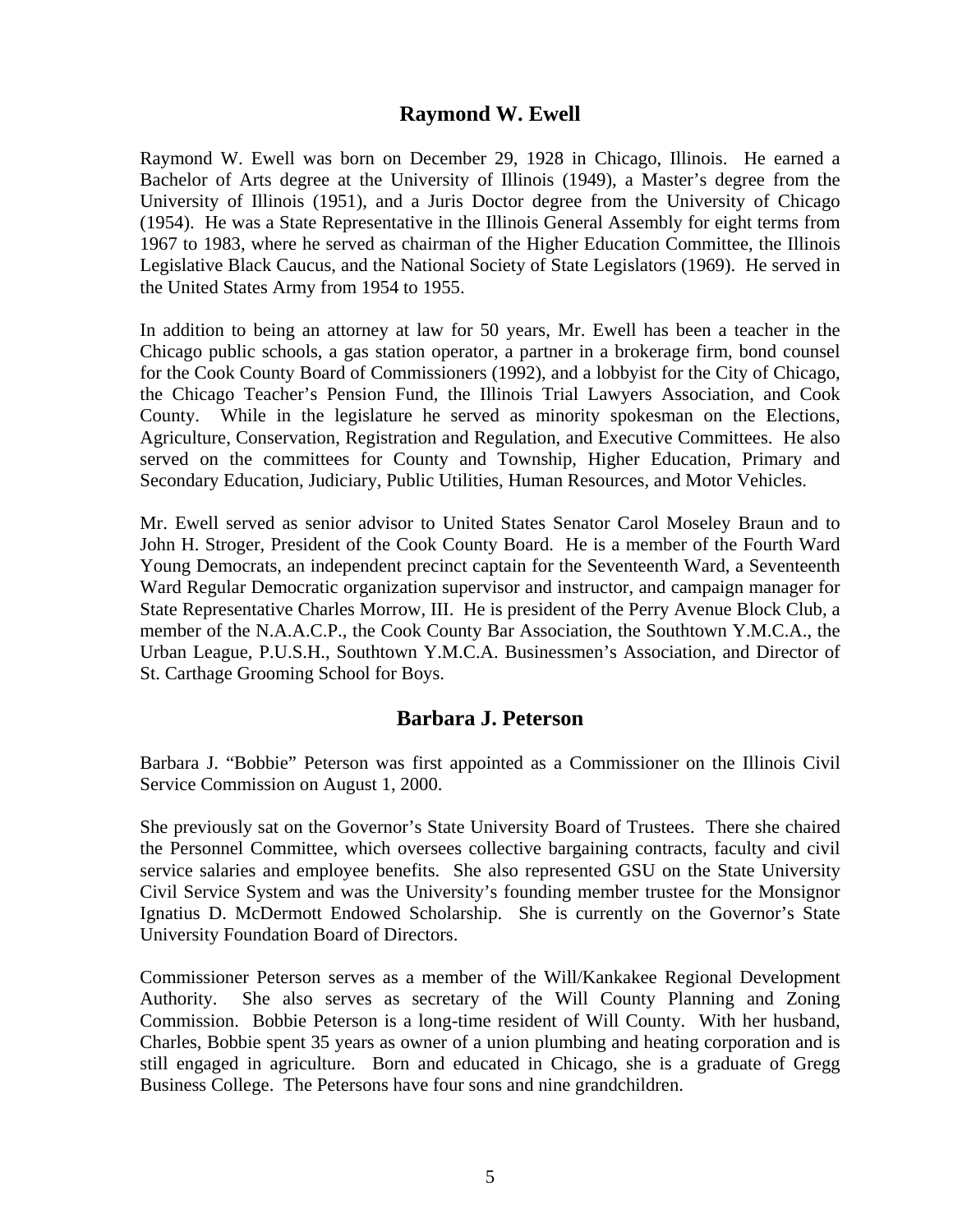## **OVERVIEW**

The Civil Service Commission began the year with an approved budget of \$370,400. This represented a 5.4% decrease from the previous year's appropriation, and an 18.1% decrease from the Commission's all-time high appropriation of \$452,400 in fiscal year 2002. The Commission continues to meet its statutory responsibilities while operating with an historic low of four full-time employees.

Commissioners Ray Ewell and Barbara Peterson entered the year serving on an interim basis as their appointments had expired on March 1, 2005. However, Governor Rod R. Blagojevich reappointed Commissioner Ewell on July 15, 2005 and did likewise with Commissioner Peterson on July 22, 2005. Both appointments were confirmed by the Senate on November 3, 2005. Their current terms expire on March 1, 2011.

The highlight of the Commission's year occurred November 17, 2005 as it commemorated 100 years of service to the agencies, employees and citizens of the State of Illinois with a small reception at its Springfield office. Commissioners, current and former employees, representatives from other agencies within the state, practitioners and others gathered to mark the occasion. Assistant Executive Director Andrew Barris presented a brief history of the Commission, noting many of its defining moments through the years. His research led to the creation of a "History" link on the Commission's website to allow visitors to learn how it evolved over the last 100 years.

Linda Fleming, who was responsible for many of the Commission's administrative duties, left the Commission for a position with the Administrative Office of the Illinois Courts. Her contributions to the office will be missed. On October 17, 2005 Beckie Daniken was hired as her replacement. Beckie has already made a positive impact with the Commission by tightening up many internal processes and participating in a significant audit and reorganization of Commission 4d(3) exempt positions records. Other operational highlights during the year were the reorganization of the class specifications, including the implementation of an automated reference table, and the agreement with Central Management Services of a notification process for submitting Personnel Rule amendments to the Commission.

The Illinois Auditor General completed its bi-annual compliance audit for fiscal years 2004 and 2005. The Commission was pleased to report that there were no material findings as a result of their extensive review.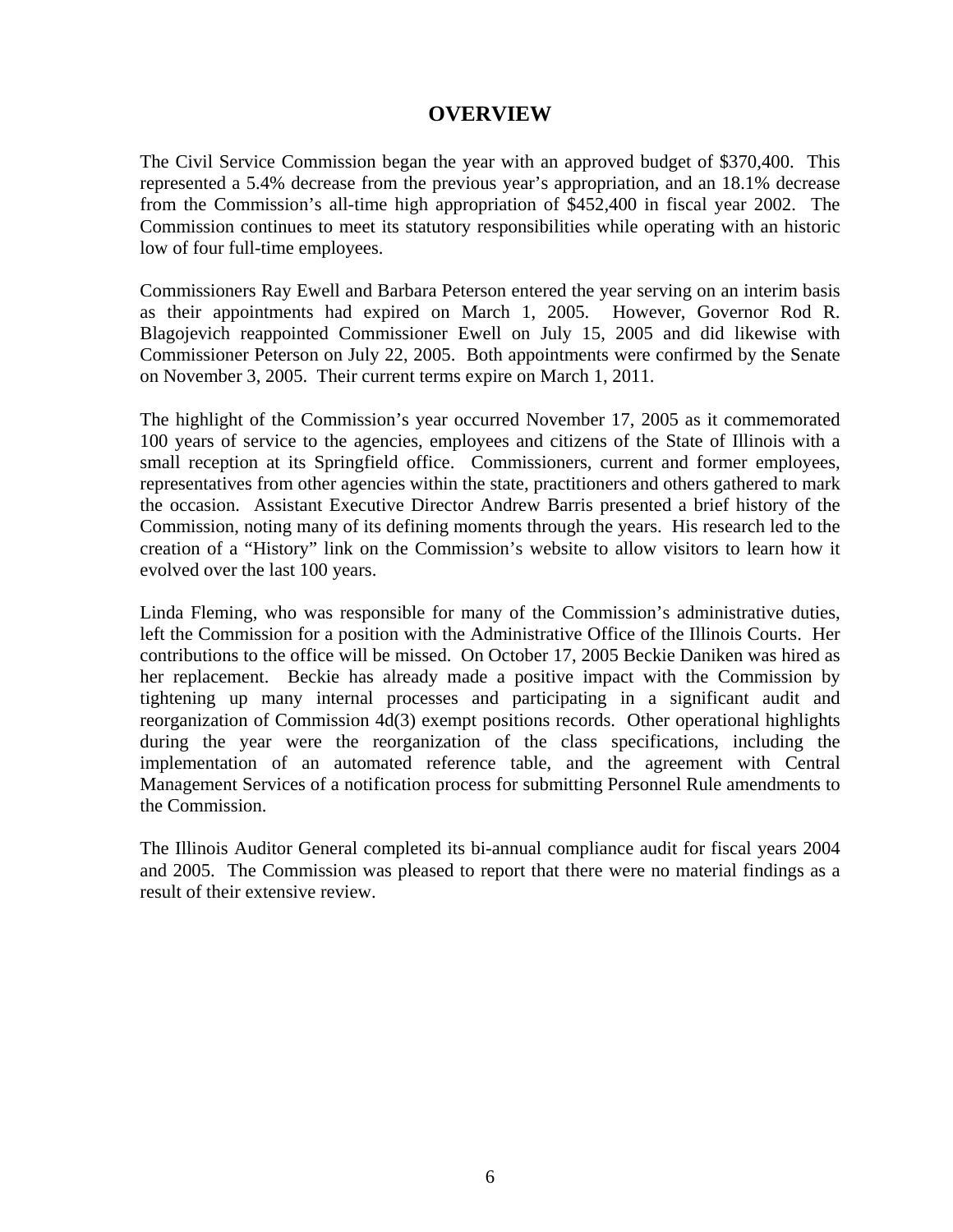## **DUTIES OF THE COMMISSION**

Guided by merit philosophy, the members of the Commission and its staff carry out the following statutory responsibilities:

- 1. To approve or disapprove personnel rules or their amendments promulgated and submitted by the Director of Central Management Services.
- 2. To approve the classification plan submitted by the Director of Central Management Services, and approve proposals for new or amended class specifications and for the abolition of existing classes under the classification plan.
- 3. Upon recommendation of the Director of Central Management Services, the Commission approves the exemption from Jurisdiction B of those positions which in its judgment bear principal administrative responsibility for the determination or implementation of policy.
- 4. Upon identification of instances of noncompliance, the Commission is responsible for ensuring the enforcement of the Personnel Code and Rules through the issuance of directives for compliance.
- 5. For certified employees who are discharged, suspended for more than 30 days in a twelve-month period, or demoted, the Commission hears and determines the written charges and renders decisions which are binding upon the employing agency.
- 6. The Commission hears appeals by certified employees who are involuntarily transferred from one geographical area to another, or who question the allocation of their position under the classification plan.
- 7. The Commission hears or conducts an investigation of layoff appeals by certified employees where the basis of the appeal is that provisions of the Personnel Code or Rules have been violated.

During fiscal year 2006 the Commission was active in these areas as the following detailed report indicates.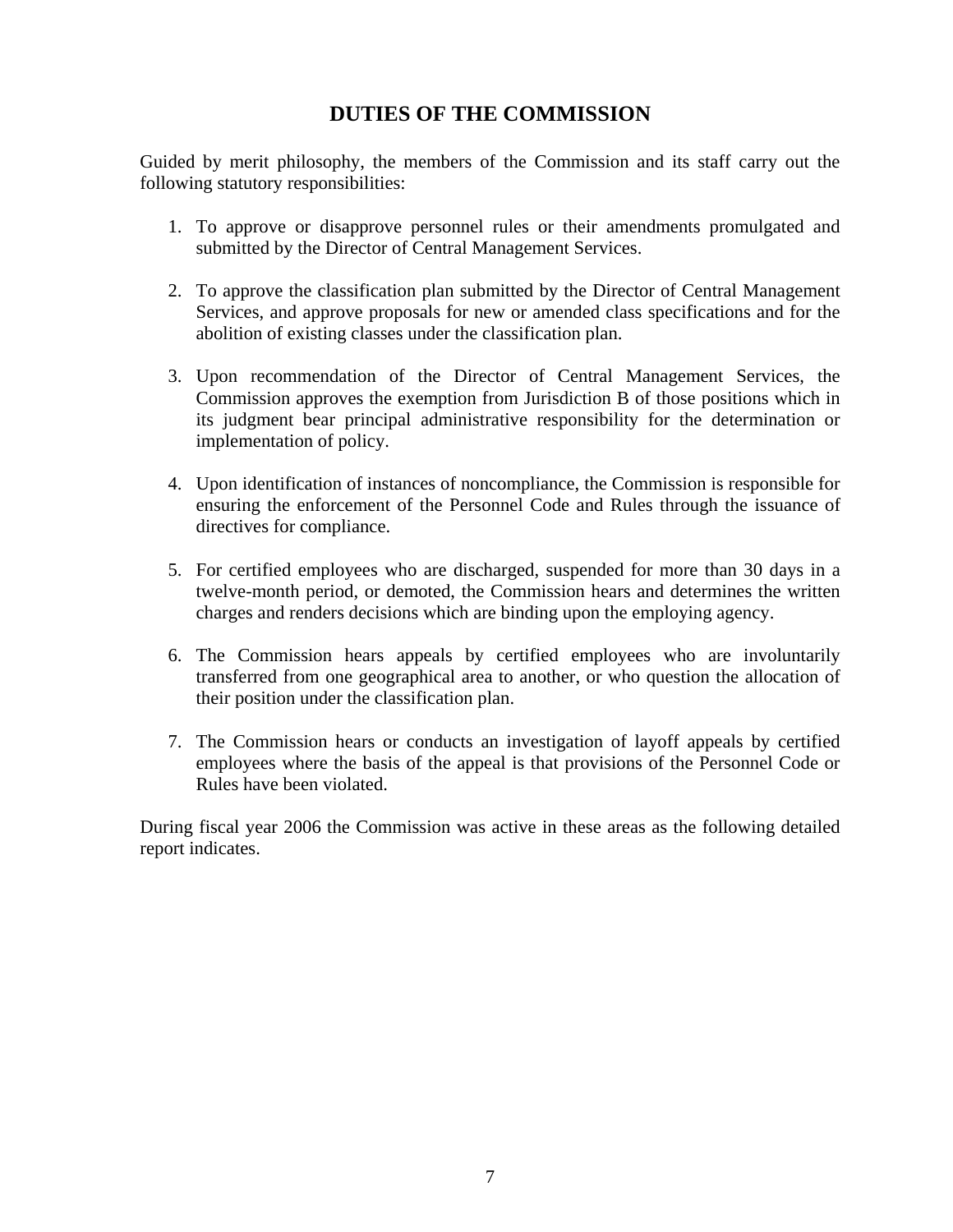## **(1) REVIEW OF PERSONNEL RULES AND LEGISLATION**

The drafters of the Personnel Code envisioned broad enabling statutes giving the Director of Central Management Services extensive discretion to implement the provisions of the Code through the promulgation of rules. As a check and balance to this power, the Director is to submit proposed rules and/or amendments to the Commission, and the Commission has the authority to disapprove them. During fiscal year 2006, the Director of Central Management Services submitted three proposed amendments to the Personnel Rules as follows:

- Section 302.150 Appointment and Status (Interim Assignment)
- Section 303.175 Disaster Service Leave with Pay
- Section 303.112 Sick Leave Bank

After consideration, the Commission concurred with these amendments.

To ensure the Personnel Rules promulgated by the Department of Central Management Services accurately implement the authority outlined in the Personnel Code, and to assure the Code continues to adhere to the principles of merit employment, the Civil Service Commission monitors legislative action for changes to the Personnel Code or Rules.

## **(2) CLASS SPECIFICATIONS**

A sound system of position classification is essential to carry out the objectives of a merit personnel system. The classification plan establishes the basis for ensuring that employees performing work of the same nature, level of difficulty and complexity are paid within the same salary range, dependent on length of service and excellence of performance. The specifications further set forth the legal requirements for selection of those who desire to enter state service and the promotion of present employees who seek advancement within the career system. So that personnel decisions can be based upon the factual basis of existing assignments, the position classification system identifies the duties performed and responsibilities assigned by individual employees. The Commission has the responsibility of approving all amendments to the classification plan including class specifications.

During fiscal year 2006 the Commission reviewed and acted on 43 amendments to the classification plan. Because of their cooperative working relationship, the staffs of the Commission and the Department of Central Management Services resolved all problems identified in the amendments submitted. Consequently, all issues which could have resulted in a recommendation for the Commission's disapproval were resolved.

|          |          |          | New Classes Revised Classes Abolished Classes Submitted Classes |
|----------|----------|----------|-----------------------------------------------------------------|
| Approved | Approved | Approved | Denied                                                          |
|          |          |          |                                                                 |
|          | 32       |          |                                                                 |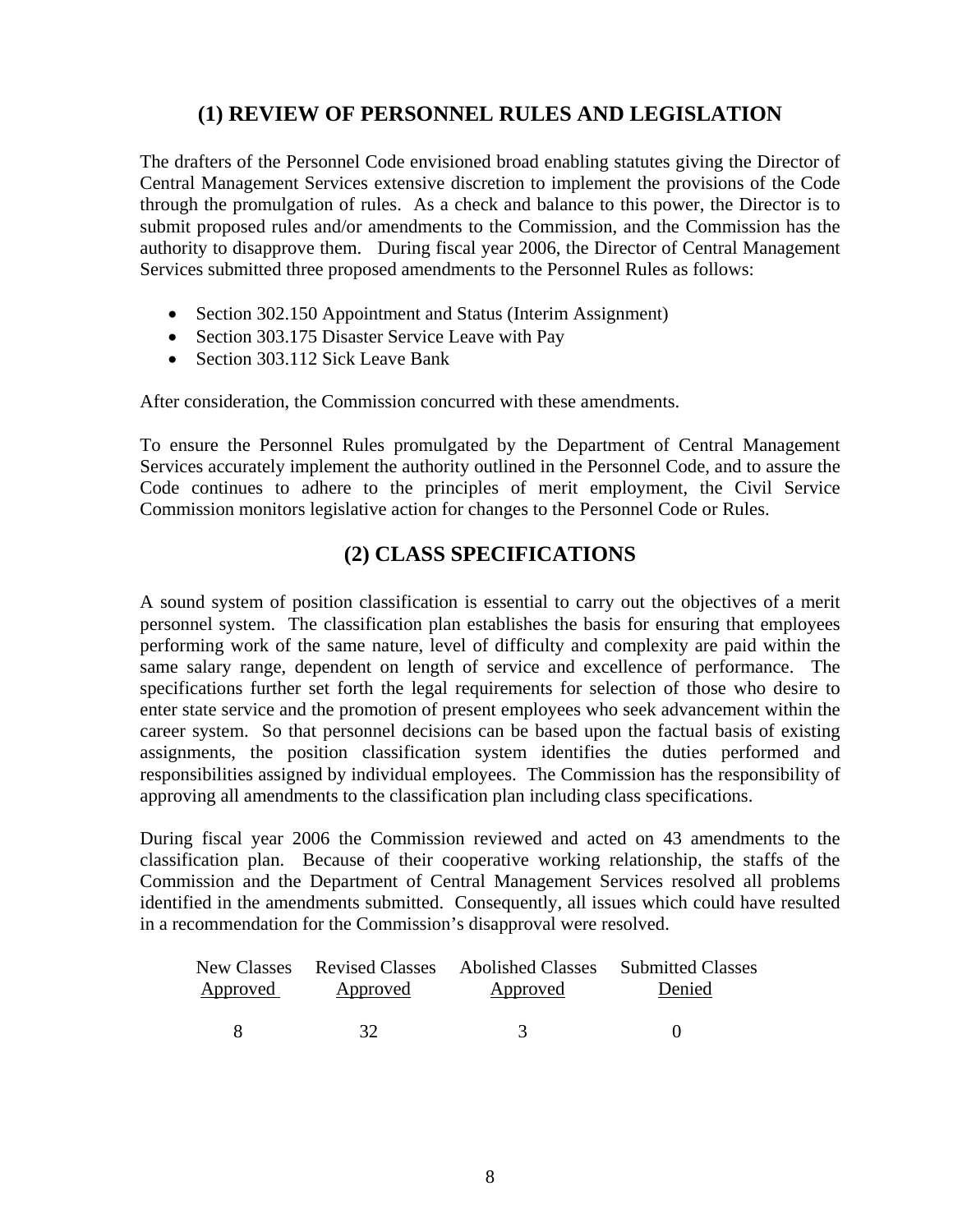## **(3) EXEMPTIONS OF POSITIONS BEARING PRINCIPAL ADMINISTRATIVE RESPONSIBILITY FOR POLICY**

A long-standing significant issue in merit systems is the determination of those positions which should be subject to appointment and dismissal at the discretion of the administration. In the Personnel Code, the legislature specifically provided for most major exemptions, such as those for all positions in the legislative and judicial branches, of directors and assistant directors of executive agencies, and of members of boards and commissions. In positions below the director, assistant director, board or commission level, the legislature chose to grant the Director of Central Management Services and the Civil Service Commission joint authority to exempt positions from Jurisdiction B of the Personnel Code. Under this provision, agencies request and the Director of Central Management Services issues a recommendation as to whether positions that bear principal administrative responsibility for the determination of policy or principal responsibility for the implementation of policy should be exempted. This recommendation is then submitted to the Civil Service Commission for approval. The impact upon the merit system of decisions made with respect to the exemption of positions from these provisions of the Personnel Code is obvious.

In carrying out this function, the Commission not only acts to approve exemptions recommended by the Director, but also monitors all positions that have been approved for exemption to ensure that they are used as presented at the time of approval. Amendments to these positions are evaluated to ensure that only positions that continue to qualify for exemption remain exempt. The Commission received a total of 67 exemption requests in fiscal year 2006. Of those, 56 were approved and two were denied. Nine were submitted and later withdrawn. In addition, the Commission received nine requests to rescind previously granted exemptions, all of which were approved. Set forth on the following page is a listing of the number of exemptions for each agency. A breakdown of the Commission's actions for fiscal year 2006 follows on the succeeding pages.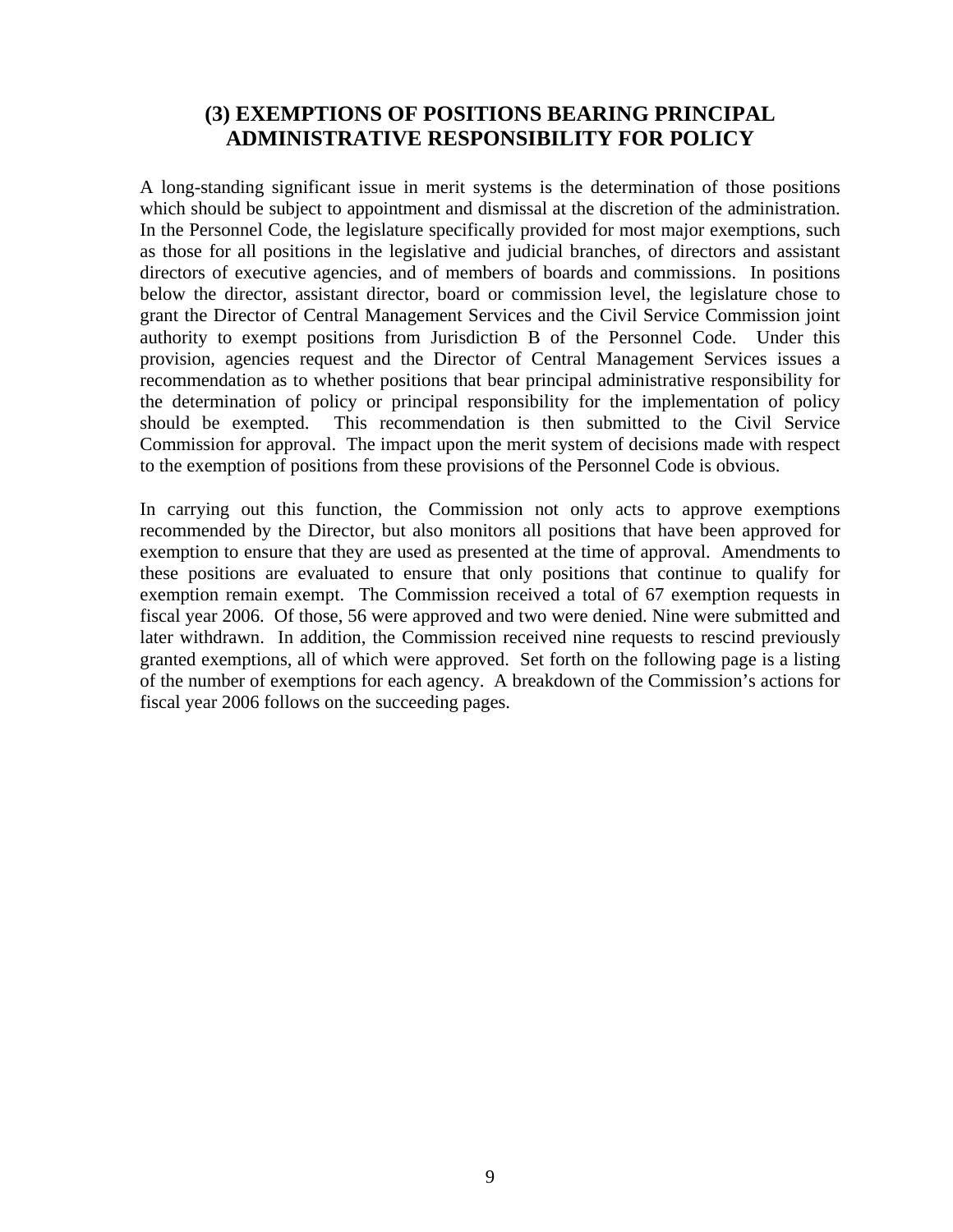# REPORT ON EXEMPT POSITIONS As of June 30, 2006

|        | Total     | No. of Exempt |
|--------|-----------|---------------|
| Agency | Employees | Positions     |
|        |           |               |
|        |           |               |
|        |           |               |
|        |           |               |
|        |           |               |
|        |           |               |
|        |           |               |
|        |           |               |
|        |           |               |
|        |           |               |
|        |           |               |
|        |           |               |
|        |           |               |
|        |           |               |
|        |           |               |
|        |           |               |
|        |           |               |
|        |           |               |
|        |           |               |
|        |           |               |
|        |           |               |
|        |           |               |
|        |           |               |
|        |           |               |
|        |           |               |
|        |           |               |
|        |           |               |
|        |           |               |
|        |           |               |
|        |           |               |
|        |           |               |
|        |           |               |
|        |           |               |
|        |           |               |
|        |           |               |
|        |           |               |
|        |           |               |
|        |           |               |
|        |           |               |
|        |           |               |
|        |           |               |
|        |           |               |
|        |           |               |
|        |           |               |
|        |           |               |
|        |           |               |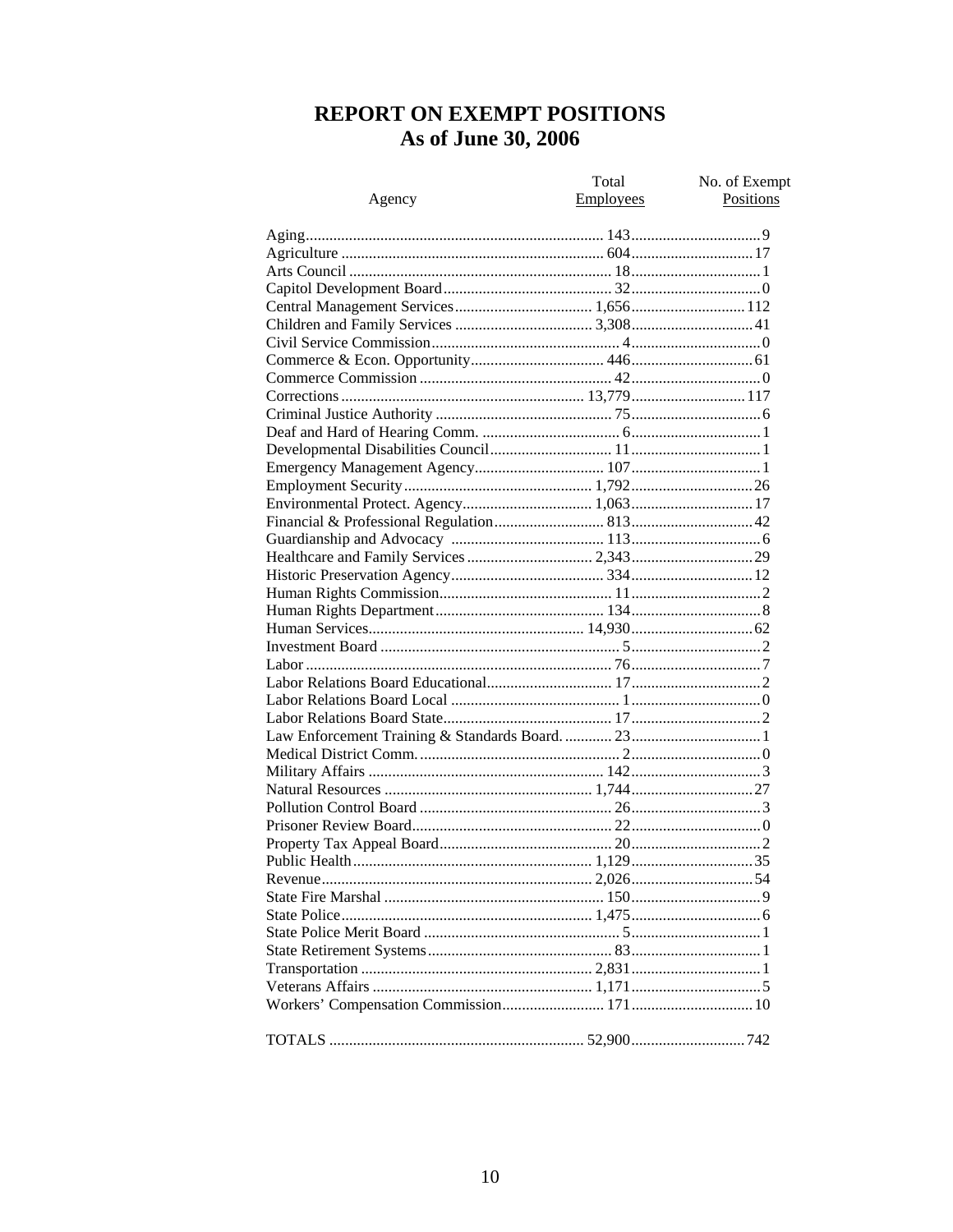# **EXEMPTION REQUESTS SUBMITTED**

| Aging                                  | 1 AA exemption granted<br>2 SPSA exemptions granted                                                                                                                        |
|----------------------------------------|----------------------------------------------------------------------------------------------------------------------------------------------------------------------------|
| <b>Central Management Services</b>     | 5 SPSA exemptions granted<br>7 SPSA exemptions rescinded<br>1 SPSA exemption request withdrawn                                                                             |
| <b>Criminal Justice</b>                | 1 SPSA exemption granted                                                                                                                                                   |
| Commerce and Economic Opportunity      | 2 SPSA exemptions granted<br>1 SPSA exemption rescinded                                                                                                                    |
| Corrections                            | 1 SPSA exemption granted<br>1 PSA exemption granted $^1$                                                                                                                   |
| <b>Environmental Protection Agency</b> | 1 PSA exemption granted                                                                                                                                                    |
| Financial and Professional Regulation  | 1 AA exemption request denied<br>10 SPSA exemptions granted<br>1 SPSA exemption extended until 10/31/05<br>2 PSA exemptions granted<br>4 SPSA exemption requests withdrawn |
| Guardianship & Advocacy Commission     | 1 SPSA exemption granted                                                                                                                                                   |
| <b>Healthcare and Family Services</b>  | 1 SPSA exemption request denied<br>3 SPSA exemptions granted<br>1 SPSA exemption request withdrawn                                                                         |
| <b>Historic Preservation</b>           | 4 SPSA exemptions granted                                                                                                                                                  |
| Human Rights Commission                | 2 SPSA exemptions granted                                                                                                                                                  |
| <b>Human Services</b>                  | 4 SPSA exemptions granted<br>1 Mental Health Administrator exemption<br>granted                                                                                            |
| <b>Natural Resources</b>               | 1 PSA exemption granted                                                                                                                                                    |
| <b>Public Health</b>                   | 1 SPSA exemption granted<br>2 SPSA exemptions granted                                                                                                                      |
| Revenue                                | 3 SPSA exemptions granted<br>1 SPSA exemption request withdrawn                                                                                                            |

<sup>&</sup>lt;sup>1</sup>This exemption request was received June 29, 2006 but the exemption was granted at the first meeting of FY 2007.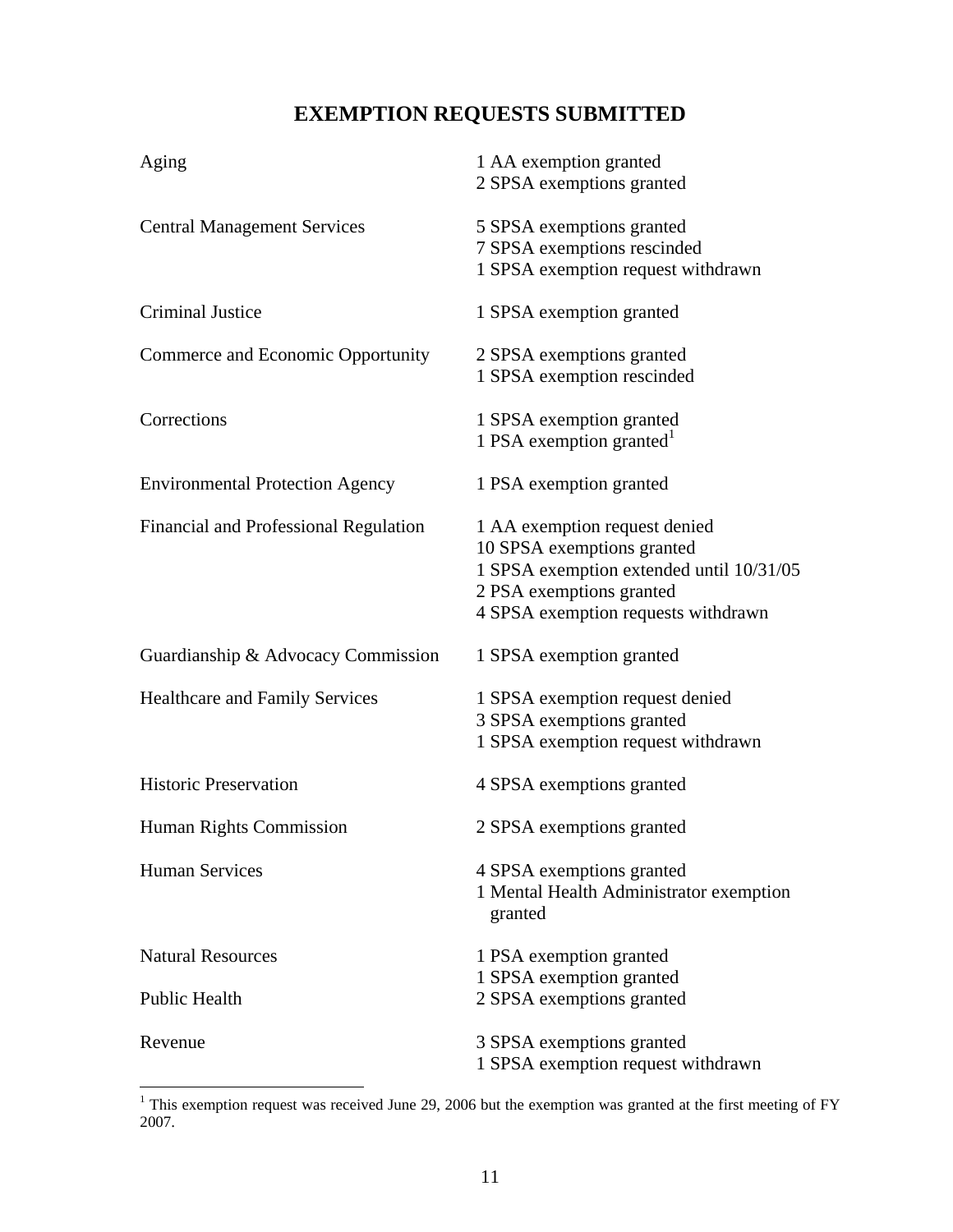State Board of Investment 1 SPSA exemption granted

Workers' Compensation Commission 1 SPSA exemption request withdrawn

State Fire Marshal 1 PSA exemption granted 1 PSA exemption request withdrawn

Veterans' Affairs 2 SPSA exemptions granted 1 SPSA exemption extended until 11/30/05

> 2 SPSA exemptions granted 1 AA exemption rescinded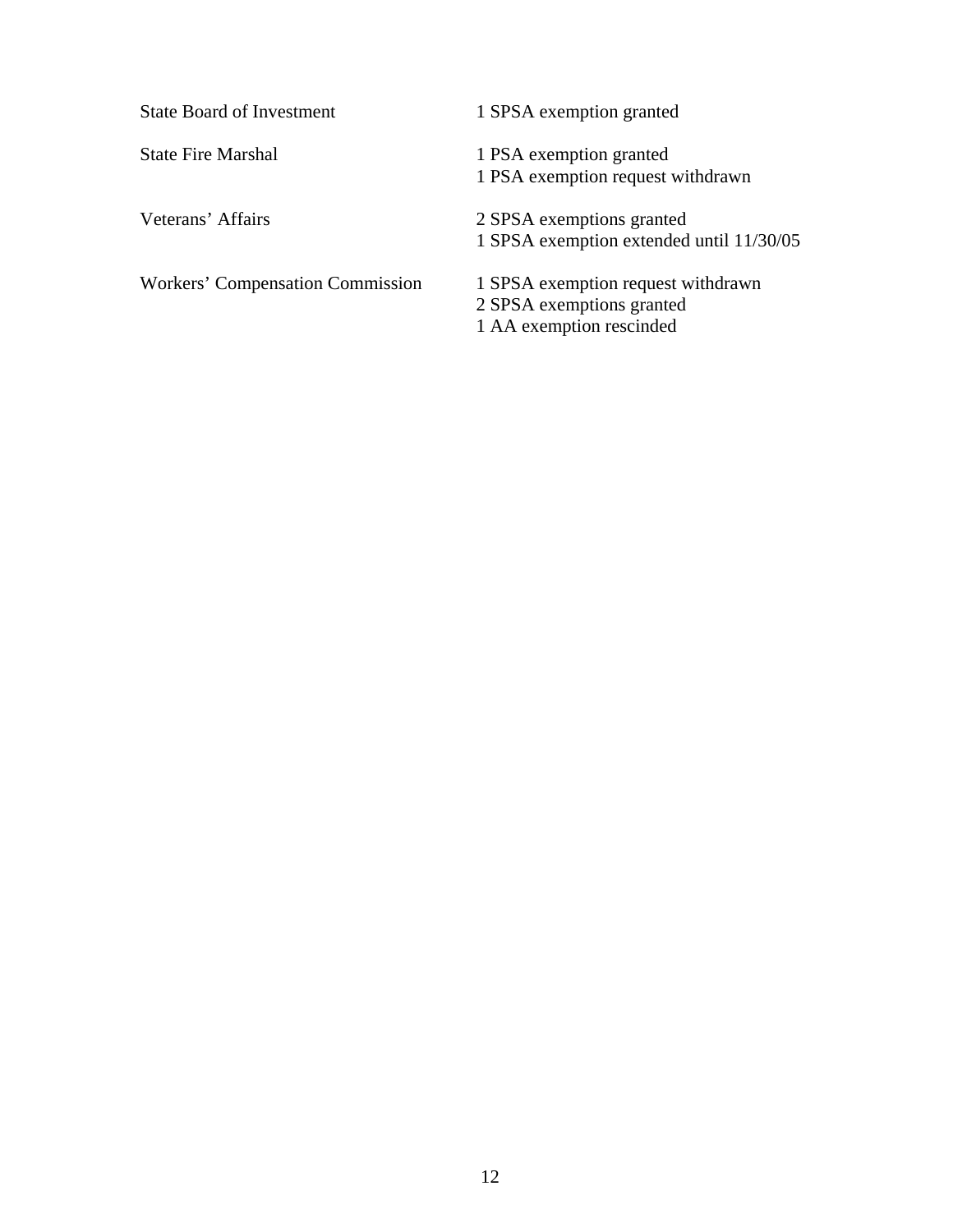## **(4) RULE VIOLATION AND COMPLIANCE ACTIVITY**

A merit system can only be as effective as the people who administer it will permit. Recognizing that pressures exist to circumvent the merit system and to provide a bulwark against the erosion of merit system standards, the legislature placed in the Civil Service Commission the responsibility for ensuring that personnel activities are carried out in compliance with the Personnel Code and Personnel Rules along with the authority to direct compliance where it finds violations. In carrying out this mandate, the Commission has historically utilized two basic approaches.

First, it investigates all allegations of noncompliance furnished to the Commission or brought to the attention of its staff to determine whether there was a violation of the statutes and/or its implementing rules. There were eleven appeals of Personnel Code and/or Rule violation allegations filed in fiscal year 2006. Four of the appeals were dismissed for failure to provide information requested by the Commission to conduct the investigation; one was withdrawn; one was dismissed because the Commission lacked jurisdiction; two appeals resulted in a finding of no violation; and three of the appeals are presently being investigated at this time.

Second, the Commission staff conducts reviews and audits of personnel activities as carried out by the Department of Central Management Services and the operating agencies. It has been the practice of the Commission to audit compliance activities with the resources remaining after it completes its other statutory responsibilities, including hearing employee allocation and discharge appeals, investigating layoff appeals, and reviewing proposals made by the Director of Central Management Services for amendments in the Classification Plan or for exemption of policy-making positions. The Commission did not conduct any audits in fiscal year 2006.

The Personnel Code also provides for appointments to state service in accordance with the principal of merit and fitness which is determined by the use of examination methods in areas of education, experience, cultural knowledge, capacity, knowledge, manual skill, linguistic ability, character, physical fitness and psychological fitness. There are occasions, however, where examinations are not feasible and in order to provide flexibility, the Code provides for three types of appointments, which can be made without formal competitive examination. These are emergency, temporary, and provisional appointments, all of which are limited by the Personnel Code.

Emergency appointments shall not exceed 60 days, shall not be renewed and may be made without regard to an eligible list. Notices of selections and terminations shall be reported immediately to the Director of Central Management Services. Temporary appointments may be utilized by persons in positions to perform temporary or seasonal work. No position shall be filled by temporary appointment for more than six months out of any twelve-month period. Provisional appointments may be utilized by persons in positions when there is no appropriate eligible list available. No positions shall be filled by provisional appointment for more than six months out of any 12-month period.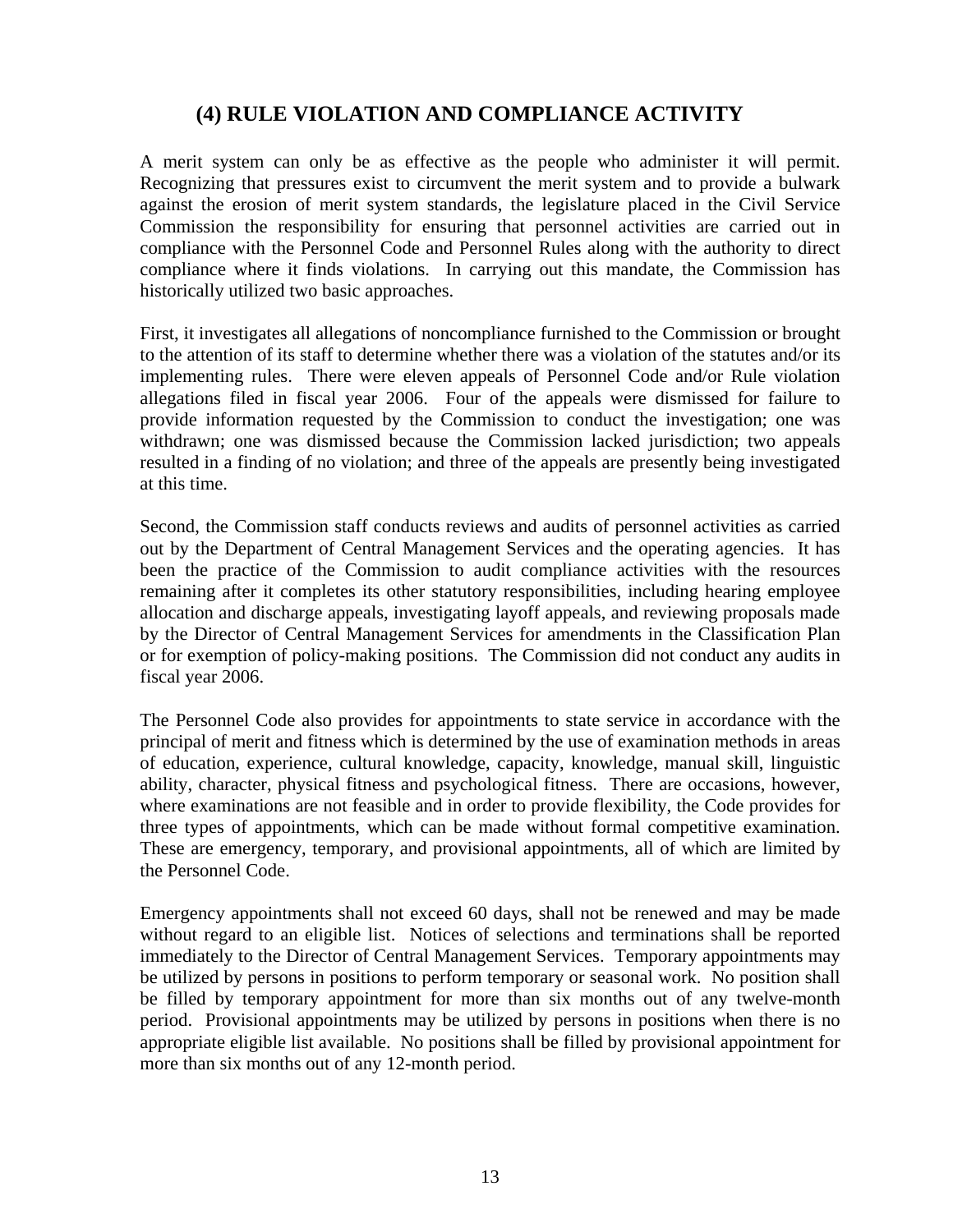The following are the numbers of consecutive non-merit appointments reported by the Commission in the monthly agendas. The agendas provide the number by agency.

| July      | 99  | January  | 60  |
|-----------|-----|----------|-----|
| August    | 98  | February | 67  |
| September | 111 | March    | 104 |
| October   | 86  | April    | 88  |
| November  | 71  | May      | 108 |
| December  | 92  | June     | 117 |

The incumbents have been appointed to temporary appointments for more than six months in a twelve-month period or have received a number of non-merit appointments. Although these appointments are not in violation of the Personnel Code or Rules, they are reported for the information of the members of the Commission for purposes of monitoring.

## **(5) APPEALS FROM DISCHARGE, SUSPENSION OVER 30 DAYS IN A TWELVE-MONTH PERIOD, AND DEMOTION**

The Civil Service Commission is responsible for conducting hearings on appeals of discharge and suspensions totaling more than 30 days in any twelve-month period, and demotion. The Commission has the power to administer oaths, subpoena witnesses, and compel the production of books and papers in accordance therewith.

When an employee receives a written notice of discharge, they may appeal the action to the Commission. The appeal must be filed within 15 days after service of the written notice of discharge. The Commission then schedules a hearing within 30 days At the hearing, the employee has a right to counsel and may question the witnesses who testify against him under oath. The burden of proof is upon the agency to prove that cause for discharge of the employee exists, and that discharge is the appropriate discipline.

In fiscal year 2006 the Commission rendered decisions in 34 discharge appeals. The Commission sustained four discharges. In nine appeals the Commission imposed a suspension instead of discharge, and in two appeals the employee was returned to work with no penalty. Two discharge appeals were dismissed for no jurisdiction; one for refusal to testify; eleven appeals were dismissed because they were settled; and five appeals were withdrawn.

There were seven decisions in appeals of suspension over thirty days in a twelve-month period during fiscal year 2006. Two were withdrawn; two were dismissed because the Commission had no jurisdiction; one was dismissed for failure to appear at the scheduled hearing; one was partially upheld, but the term was reduced; and one was overturned.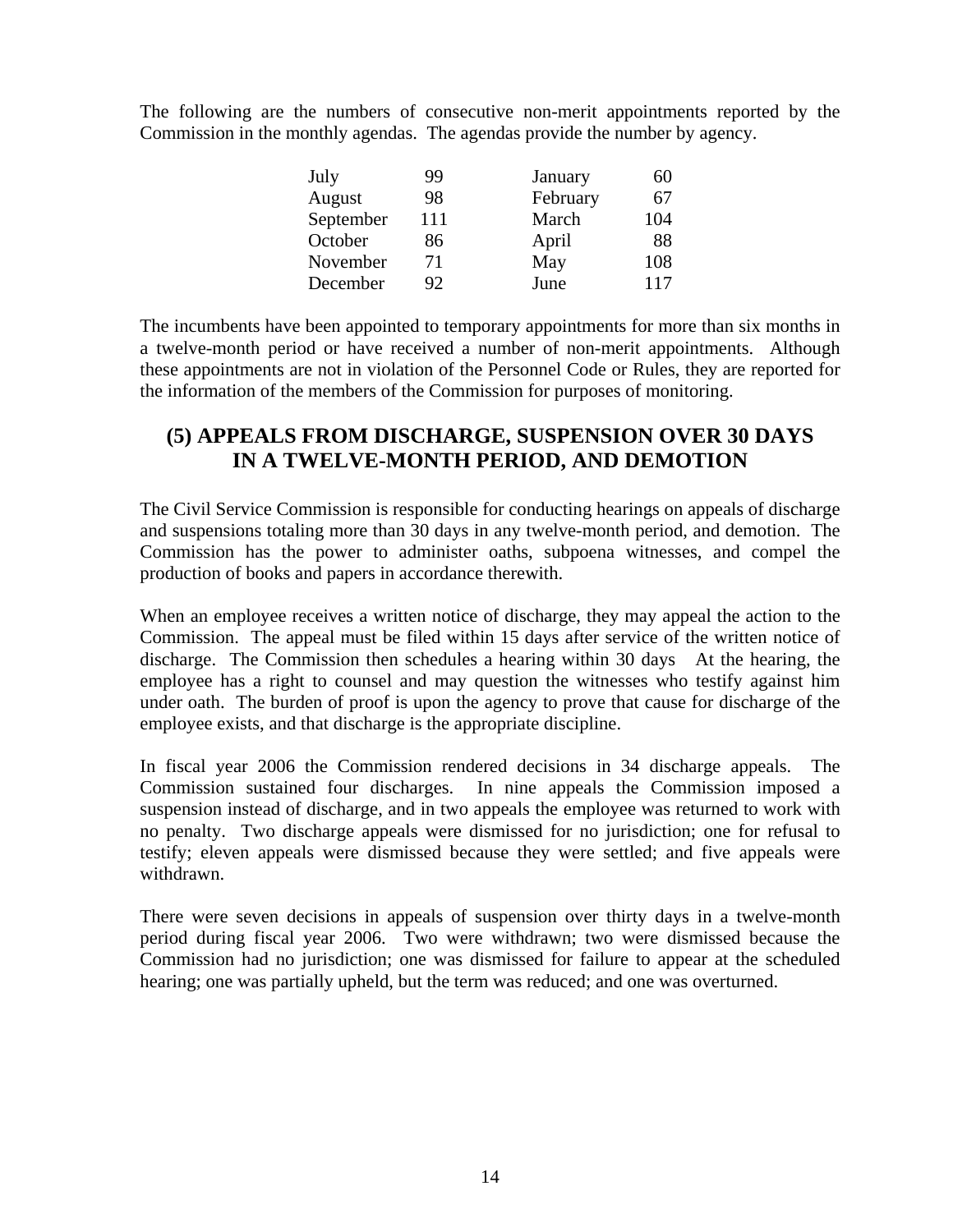The Commission is also responsible for hearing appeals of employees who have been demoted in their positions. Although this is not an active area it is important that employees have a right to appeal if they believe they have been unjustly demoted in their position. The Commission did not receive or render a decision in any demotion appeals during fiscal year 2006.

## **(6) APPEALS OF GEOGRAPHICAL TRANSFER AND ALLOCATION**

Employees who are involuntarily transferred from one geographic area of the state to another may appeal such transfers to the Commission. The Commission did not receive or render a decision in any geographical transfer appeals during fiscal year 2006.

The Commission is also responsible for hearing employees' appeals from decisions of the Director of the Department of Central Management Services where an employee believes that their position is misclassified. In allocation appeals the burden is on the employee to prove the Director of Central Management Services has not properly classified their position. The Commission rendered one such decision during fiscal year 2006.

# **(7) APPEALS OF LAYOFF**

The Personnel Rules allow the layoff of certified employees due to lack of funds, material change in duties or organization, lack of work, and the abolition of a position or for any of these reasons. Employees who feel that they have been laid off in violation of the Personnel Code or Rules may, within 15 days following the effective date of layoff, file a written appeal to the Civil Service Commission.

The Civil Service Commission is authorized to investigate the allegations made by the employee in the layoff appeal and may conduct a hearing if it is determined that substantial issues of fact or law remain unresolved. When the investigation is complete, a proposed finding is issued by staff and submitted to the employee and agency. If adopted by the Commission, the decision becomes a final administrative decision.

A total of 34 layoff appeals were decided by the Commission in fiscal year 2006, the bulk of them being eleven consolidated appeals filed by employees of the Department of Natural Resources and twelve consolidated appeals filed by employees of the Department of Central Management Services. The Commission denied all but one of these appeals. As a whole, the Commission denied 27 layoff appeals and granted two layoff appeals. Four others were dismissed because the Commission had no jurisdiction and one was dismissed pursuant to settlement.

# **DECLARATORY RULING**

The Rules of the Civil Service Commission allow for Declaratory Rulings as to material questions involving the interpretation of the Personnel Code, Personnel Rules or final orders of the Commission upon petition by interested or effected parties. Declaratory Rulings are only advisory. This is an infrequent action and the Commission did not receive any petitions in fiscal year 2006.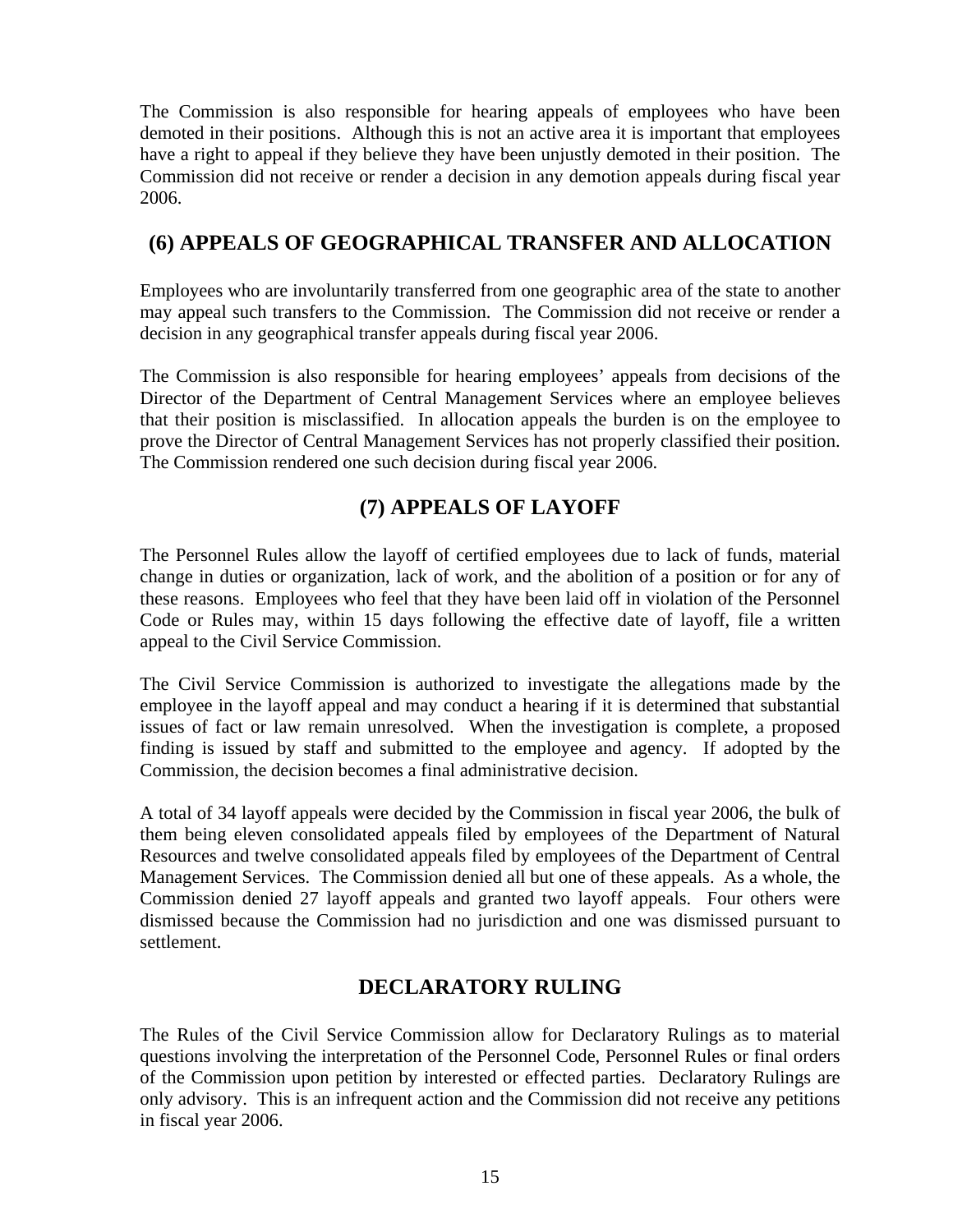#### **GRIEVANCE COMMITTEE**

The Director of Central Management Services is required to appoint a grievance committee to hear step 4 grievances comprising two employees of Central Management Services and one Commission employee with experience and knowledge in personnel administration and employee relations. The Director is allowed to substitute another agency employee in the absence of a Commission employee. The Commission staff did not participate in any grievance committee meetings in fiscal year 2006.

#### **TRAINING**

In order to properly administer the State's merit system, agency administrators must have knowledge and expertise in all areas of personnel. Often the most intimidating and frustrating aspect of personnel lies in the area of dealing with problem employees. It is the Commission's belief that while regrettable, discipline up to and including discharge is a necessary component of a good personnel system. The Commission, in an effort to make administrators aware of the requirements of successfully dealing with the disciplinary process, has offered agencies instruction in the disciplinary process. Numerous informal discussions on related issues occurred throughout the year between Commission staff and Agency administrators. The Commission staff is available to employees and agency administrators to respond to a variety of procedural inquiries regarding the operation of the Commission.

#### **OTHER DUTIES – CHAIRMAN'S EX OFFICIO POSITION**

The Chairman of the Commission is an *ex officio* member of the Interagency Committee on Employees with Disabilities. This Committee provides a forum for the diverse issues and concerns of the 2,734 persons with disabilities employed by executive agencies of the State of Illinois. This Committee, which operates with no budget and no paid staff, relies on the technical and financial support of its members and their respective agencies.

#### **COURT REVIEW**

Final administrative decisions of the Commission are subject to judicial review brought either by the employee or the employing agency. In fiscal year 2006, five decisions were appealed to the Circuit Court under the Administrative Review Act. As of June 30, 2006 four cases were pending and the Circuit Court had affirmed the Civil Service Commission's decision on the Elizabeth Biondi appeal, Case Number 05-CH-12283.

### **IMPLEMENTATION OF STATE HISPANIC AND BILINGUAL EMPLOYMENT PLANS**

The Civil Service Commission does not discriminate on the basis of religion, race, national origin, sex, age, handicap or any other non-merit factor in providing employment opportunities. Due to the small size of the Commission, there is no formal Hispanic or Bilingual Employment Plan.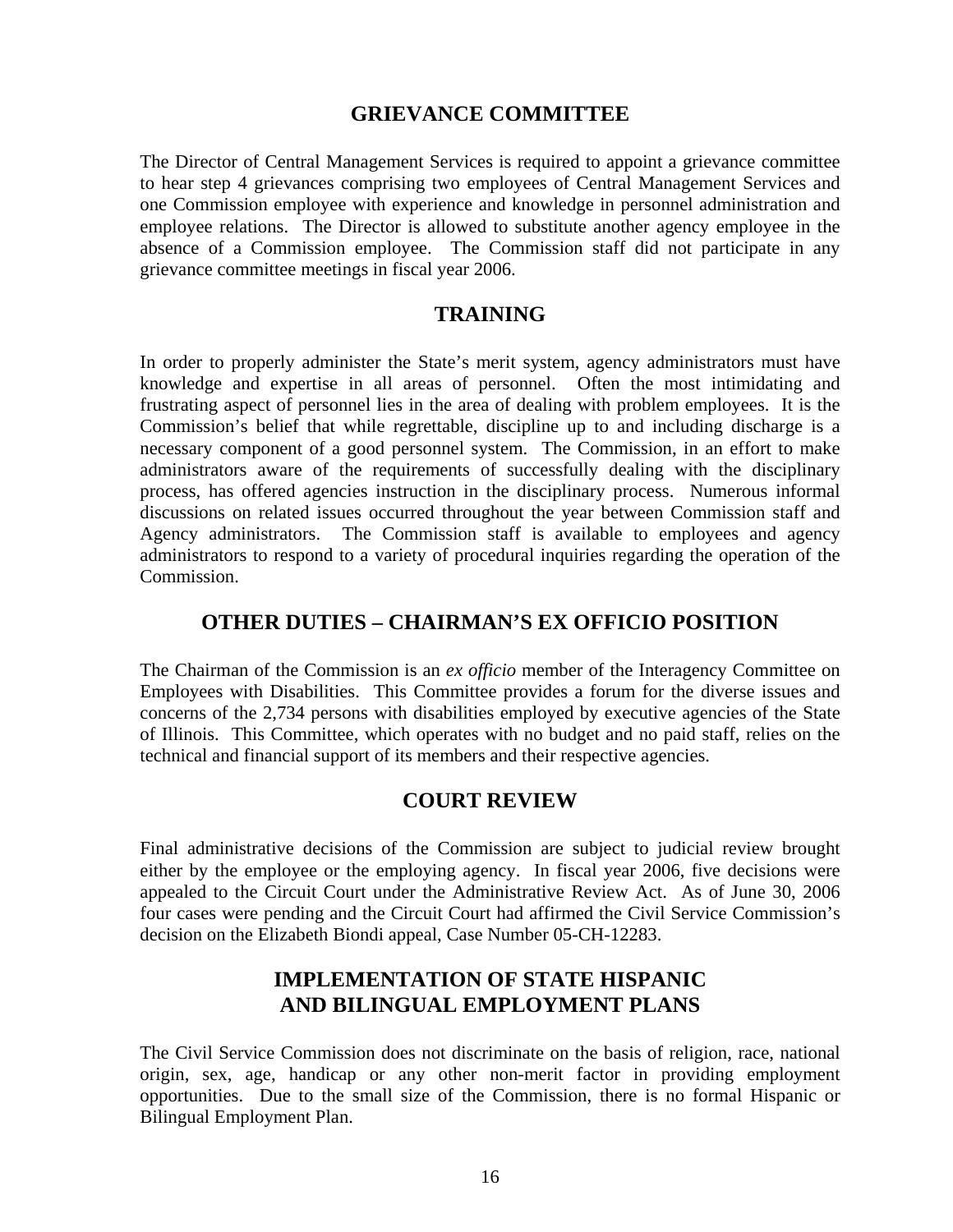# **TECHNICAL ACTIONS BY THE COMMISSION**

|                                     | <b>FY02</b>      | <b>FY03</b> | FY04        | <b>FY05</b> | <b>FY06</b> |
|-------------------------------------|------------------|-------------|-------------|-------------|-------------|
| <b>Class Specifications</b>         |                  |             |             |             |             |
| <b>Requests Denied</b>              | $\boldsymbol{0}$ | $\Omega$    | 0           | 0           | $\Omega$    |
| New Classes Approved                | 5                | 12          | 5           | 15          | 8           |
| <b>Revised Classes Approved</b>     | 83               | 127         | 42          | 15          | 32          |
| <b>Abolished Classes Approved</b>   | 6                | 13          |             | 18          | 3           |
| <b>TOTALS</b>                       | 94               | <u>152</u>  | 54          | 48          | 43          |
| $4d(3)$ Exemptions                  |                  |             |             |             |             |
| <b>Exemptions Granted</b>           | 28               | 95          | 199         | 87          | 56          |
| <b>Exemptions Denied</b>            | 0                | 0           | 30          | 3           | 2           |
| <b>Exemptions Rescinded</b>         |                  | 13          | 0           |             | 9           |
| <b>Exemption Requests Withdrawn</b> | 0                | 0           | 35          | 8           | 9           |
| <b>TOTALS</b>                       | 29               | 108         | 264         | 99          | 76          |
| <b>TOTAL TECHNICAL ACTIONS</b>      | <u> 23</u>       | <u> 260</u> | <u> 318</u> | <u> 147</u> | <u> 19</u>  |

# **TECHNICAL ACTIONS**

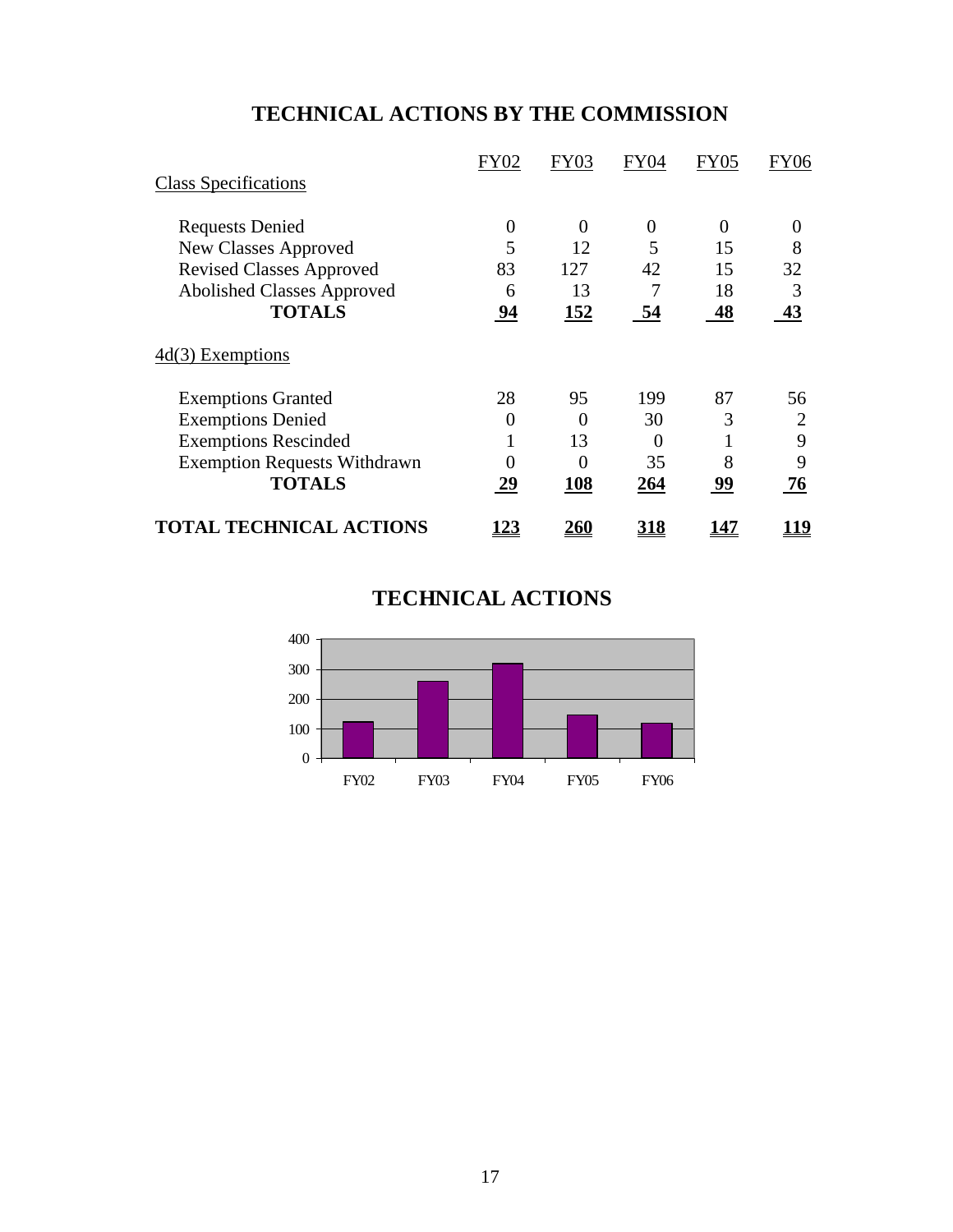# **CHARGES FOR DISCHARGE AND SUSPENSION<sup>2</sup>**

| Failure to Provide Evidence of Continuing Disability while on Leave 1 |  |
|-----------------------------------------------------------------------|--|
|                                                                       |  |
|                                                                       |  |
|                                                                       |  |
|                                                                       |  |
|                                                                       |  |
|                                                                       |  |
|                                                                       |  |
|                                                                       |  |
|                                                                       |  |
|                                                                       |  |
|                                                                       |  |
|                                                                       |  |
|                                                                       |  |
|                                                                       |  |

|--|

<sup>&</sup>lt;sup>2</sup> The total exceeds the number of employees discharged and suspended because multiple charges were made against some employees.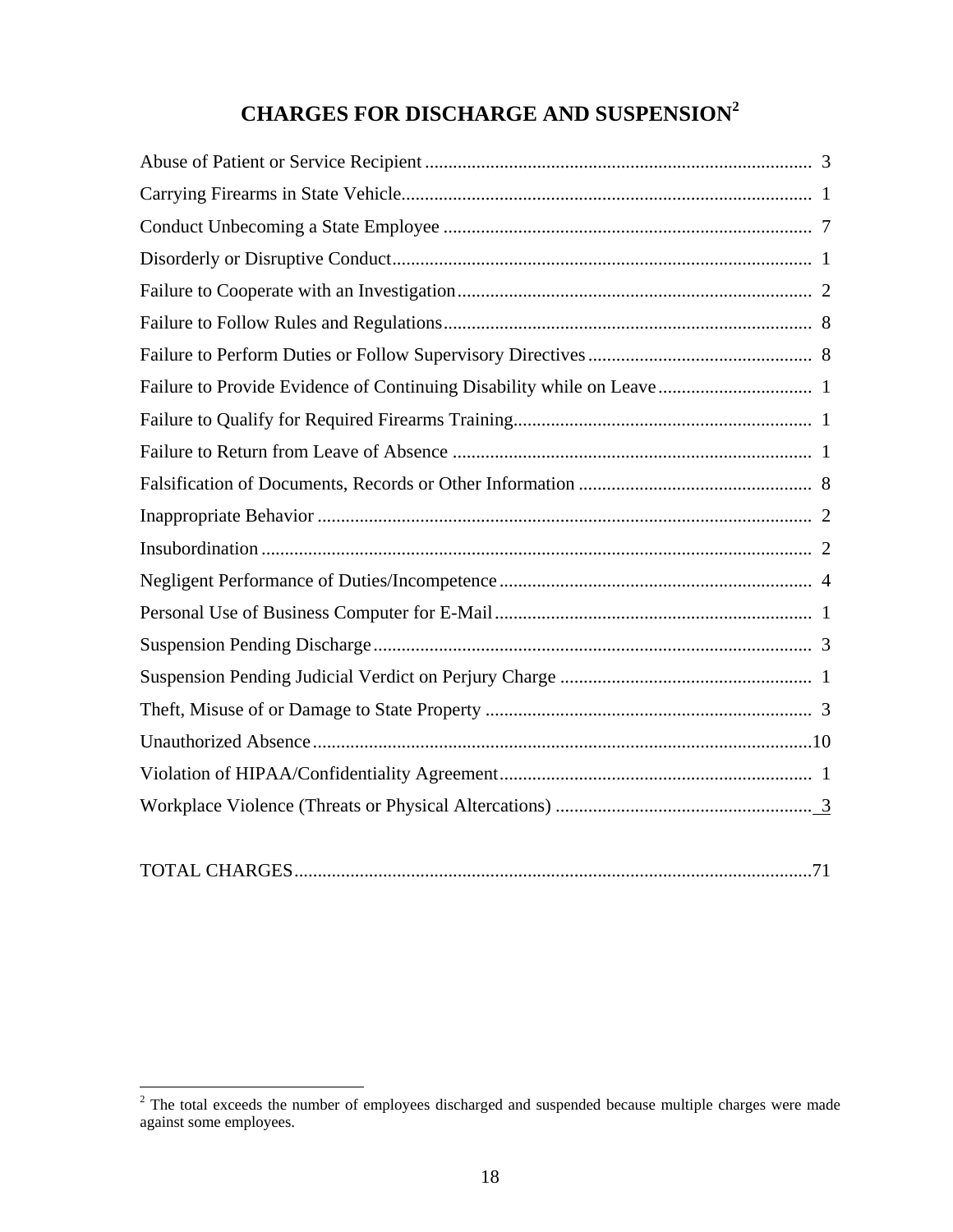# A. Substantive Actions by the Commission FY02 FY03 FY04 FY05 FY06 Appeals granted: Employees reinstated with suspension  $\begin{array}{cccc} 4 & 6 & 8 & 7 & 9 \\ 12 & 3 & 34 & 2 & 2 \end{array}$ Employees reinstated without suspension 2 3 34 Layoff appeal granted  $0 \t 0 \t 0 \t 2 \t 2$ Suspension invalidated in part 1 0 0 1 1 Rule Violation appeal granted 0 0 1 1 0 **Total 7 9 43 13 14** Appeals denied: Discharge appeal denied 10 5 11 14 4 Position Allocation denied 1 0 1 0 1 Layoff appeal denied  $0 \t 4 \t 5 \t 50 \t 27$ Geographical Transfer appeal denied 0 0 1 0 0 Suspension appeal denied 0 0 0 1 1 Rule Violation appeal denied 2 5 1 1 2 Declaratory Ruling 0 0 0 1 0 **Total 13 14 19 67 35** Total Substantive Actions by the Commission 20 23 62 80 49 B. Appeals Dismissed Without Decision<sup>3</sup> Discharges 16 33 23 28 19 Position allocations  $\begin{array}{cccc} 1 & 0 & 0 & 1 & 0 \end{array}$ Layoff appeals  $0 \t 0 \t 0 \t 6 \t 5$ Geographical Transfers 0 1 2 0 0 Suspensions  $0 \t 0 \t 0 \t 1 \t 5$ Rule Violations **1** 0 0 0 6 **Total 18 34 25 36 35** C. Appeals Pending at end of Fiscal Year 17 68 77 55 26 D**.** Total Appeals Closed or Pending at end of Fiscal Year 55 125 164 171 110

## **DECISIONS OF THE COMMISSION IN APPEALS**

<u>.</u>

<sup>&</sup>lt;sup>3</sup> Includes appeals dismissed due to settlement, withdrawal, default (failure to appear, failure to respond to Commission inquiry or refusal to testify), and lack of jurisdiction.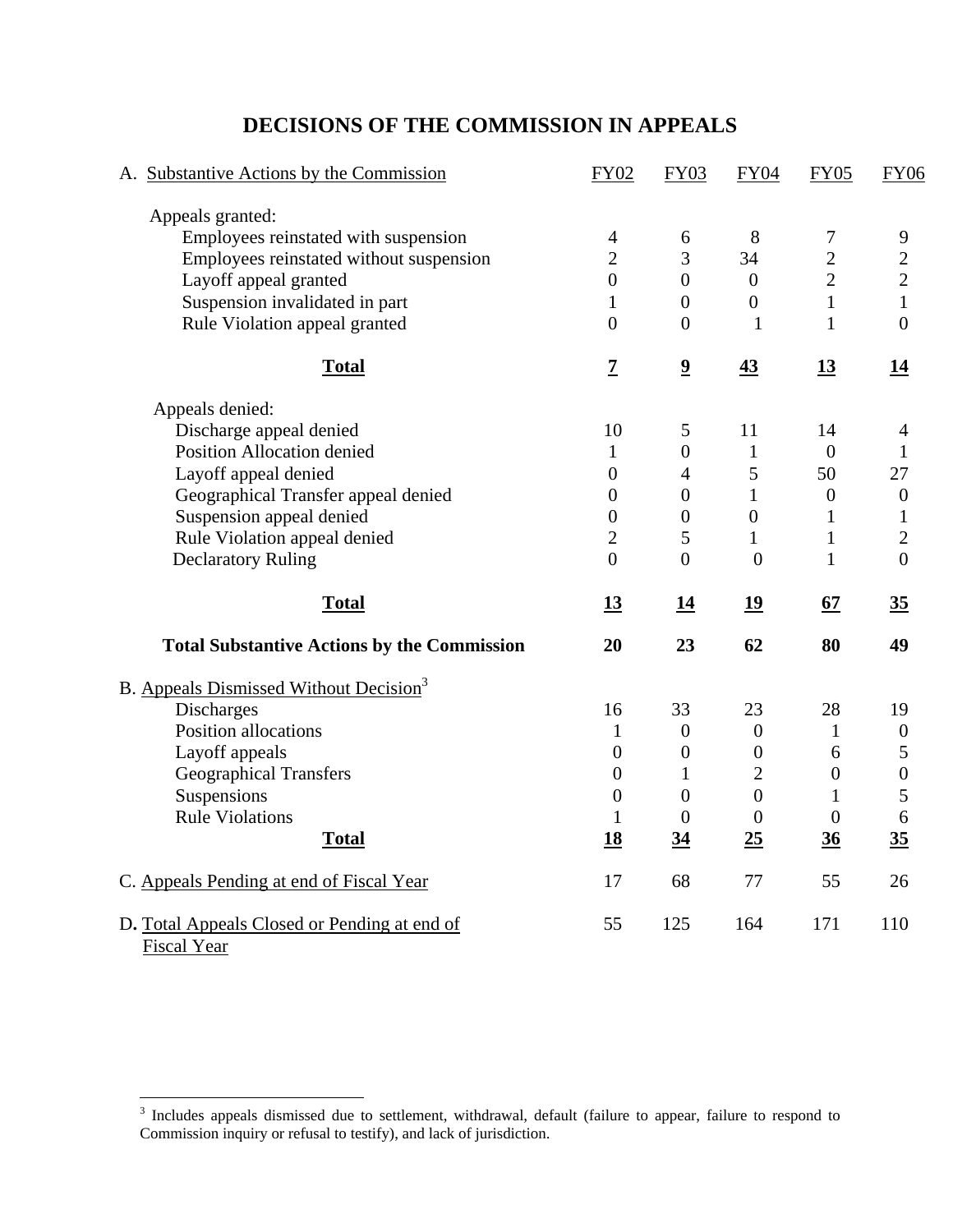

# **APPEALS FILED BY TYPE**

The following is a summary of appeals filed with the Commission by type during fiscal year 2006, along with a comparison chart for the past two fiscal years:

| Discharge                    | 37                |
|------------------------------|-------------------|
| Suspension                   | 8                 |
| Demotion                     | $\mathbf{\Omega}$ |
| <b>Geographical Transfer</b> | $\mathbf{0}$      |
| Allocation                   | $\mathbf{\Omega}$ |
| Layoff                       | 0                 |
| <b>Rule Violation</b>        | 11                |
| <b>Declaratory Ruling</b>    |                   |
|                              |                   |



#### **APPEALS FILED BY TYPE: CHART**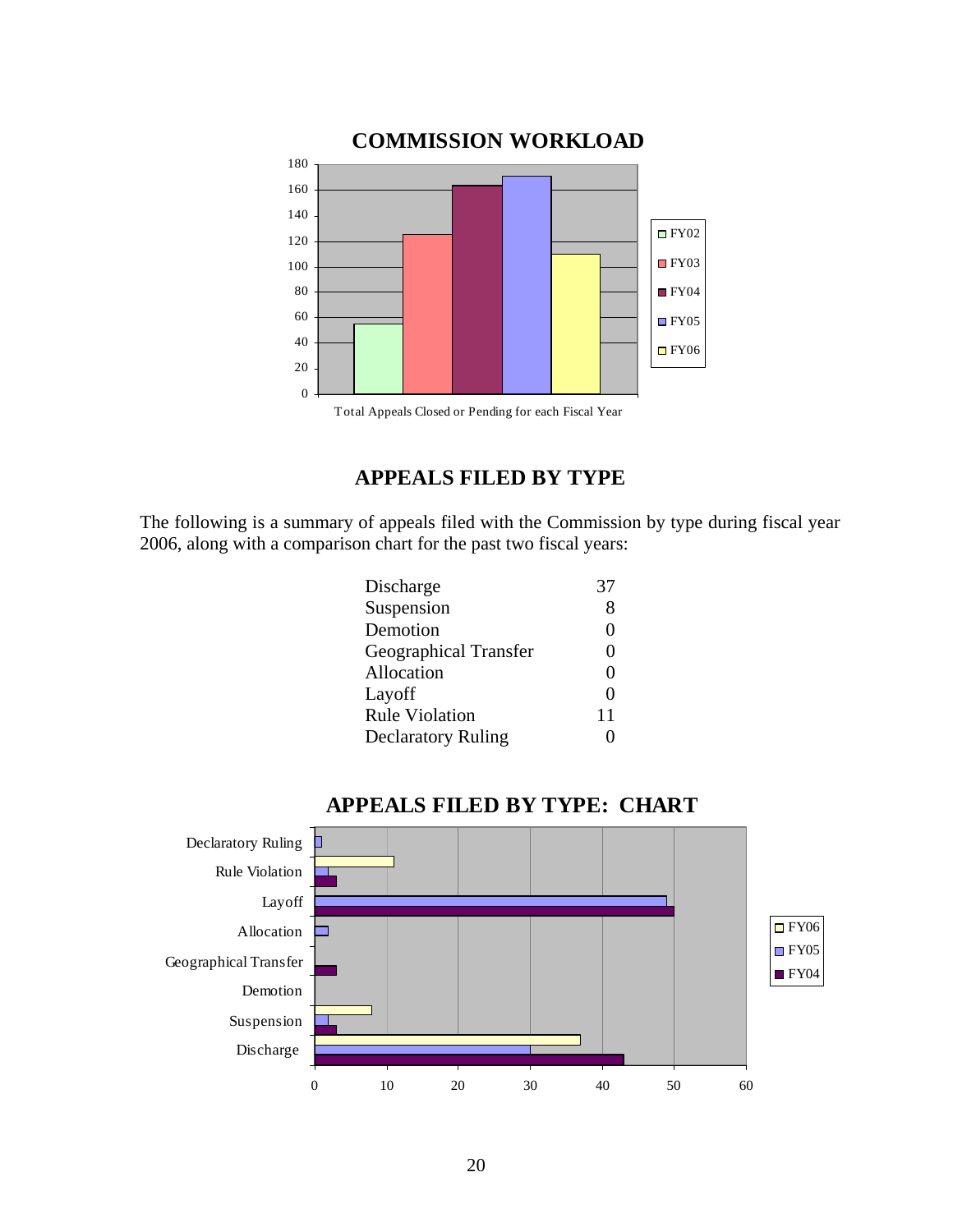

 Time calculated from date filed to date of recommended decision/proposed finding.

This data reflects the processing time for appeals that were concluded by June 30, 2006. As of that date, there were still three fiscal year 2005 appeals pending and twenty fiscal year 2006 appeals pending.